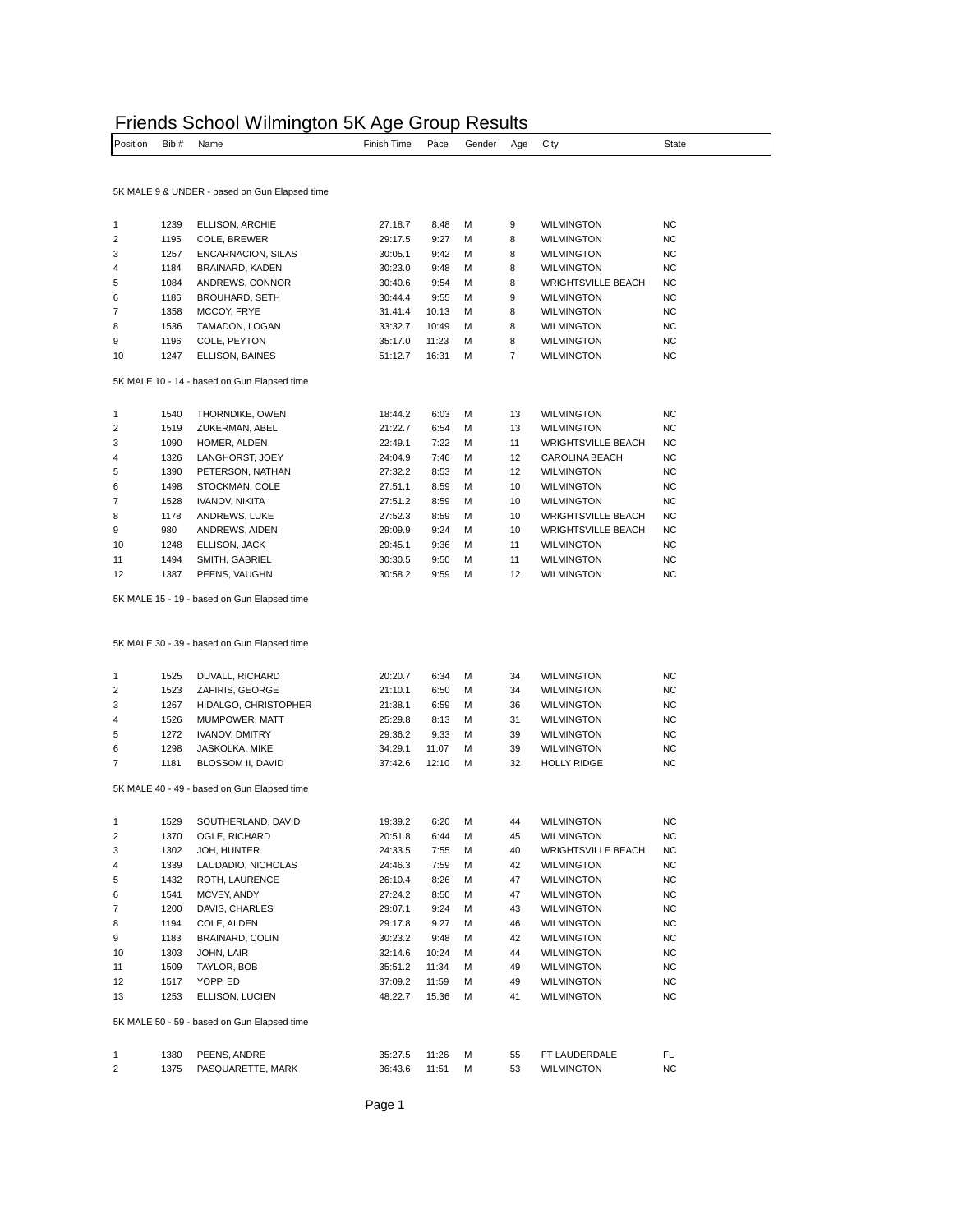## Friends School Wilmington 5K Age Group Results

| Position                                | Bib # | .<br>,,, ,, , ,<br>Name                         | Finish Time | Pace  | Gender | Age | City                      | State     |  |
|-----------------------------------------|-------|-------------------------------------------------|-------------|-------|--------|-----|---------------------------|-----------|--|
|                                         |       |                                                 |             |       |        |     |                           |           |  |
| 5K MALE 60+ - based on Gun Elapsed time |       |                                                 |             |       |        |     |                           |           |  |
| 1                                       | 1542  | <b>KREMKER, KEVIN</b>                           | 23:38.4     | 7:37  | М      | 64  | HICKSVILLE                | NY        |  |
| 2                                       | 1353  | LOYD, BILLY                                     | 28:17.2     | 9:07  | М      | 62  | NEWPORT                   | NC        |  |
| 3                                       | 1511  | TUNIS, SCOTT                                    | 31:47.7     | 10:15 | М      | 60  | WILMINGTON                | NC        |  |
| 4                                       | 1182  | BOYER, BOB                                      | 37:14.5     | 12:01 | M      | 69  | <b>WILMINGTON</b>         | NC        |  |
|                                         |       | 5K FEMALE 9 & UNDER - based on Gun Elapsed time |             |       |        |     |                           |           |  |
| 1                                       | 1268  | HIMMEL, ADDIE                                   | 32:00.9     | 10:19 | F      | 8   | <b>WILMINGTON</b>         | NC        |  |
| 2                                       | 1381  | PEENS, BIANCA                                   | 32:01.0     | 10:20 | F      | 8   | <b>WILMINGTON</b>         | <b>NC</b> |  |
| 3                                       | 1188  | <b>BROWN, NADIA</b>                             | 36:44.0     | 11:51 | F      | 8   | WILMINGTON                | NC        |  |
|                                         |       | 5K FEMALE 10 - 14 - based on Gun Elapsed time   |             |       |        |     |                           |           |  |
|                                         |       |                                                 |             |       |        |     |                           |           |  |
| 1                                       | 1516  | YONKERS, LONDON                                 | 30:29.4     | 9:50  | F      | 10  | <b>WILMINGTON</b>         | <b>NC</b> |  |
| 2                                       | 1533  | BEKE, EMMA                                      | 32:10.6     | 10:23 | F      | 11  | WILMINGTON                | NC        |  |
| 3                                       | 1524  | SULLIVAN, MARIA                                 | 32:11.0     | 10:23 | F      | 10  |                           |           |  |
| 4                                       | 1190  | BYERS-OGLE, LOLA                                | 33:06.9     | 10:41 | F      | 13  | <b>WILMINGTON</b>         | NC        |  |
| 5                                       | 1189  | BYERS-OGLE, LOUISE                              | 34:48.2     | 11:14 | F      | 11  | <b>WILMINGTON</b>         | <b>NC</b> |  |
| 6                                       | 1531  | <b>GRETCHEN TURNER, MARY</b>                    | 34:49.8     | 11:14 | F      | 10  | WILMINGTON                | NC        |  |
| 7                                       | 1518  | YOPP, MAISY                                     | 37:04.7     | 11:57 | F      | 11  | <b>WILMINGTON</b>         | NC        |  |
| 8                                       | 1510  | TSEH, BELLA KAI                                 | 41:34.9     | 13:25 | F      | 10  | <b>WILMINGTON</b>         | <b>NC</b> |  |
|                                         |       | 5K FEMALE 15 - 19 - based on Gun Elapsed time   |             |       |        |     |                           |           |  |
| 1                                       | 1429  | ROTH, ELLIE                                     | 28:12.7     | 9:06  | F      | 17  | <b>WILMINGTON</b>         | NC        |  |
| 2                                       | 1520  | ZUKERMAN, LILY                                  | 29:43.1     | 9:35  | F      | 16  | <b>WILMINGTON</b>         | NC        |  |
| 3                                       | 1199  | COTTON, HANNAH                                  | 33:40.2     | 10:52 | F      | 15  | ROCKY POINT               | NC        |  |
| 4                                       | 1321  | JORDAN, JADE                                    | 36:47.5     | 11:52 | F      | 18  | WILMINGTON                | NC        |  |
|                                         |       | 5K FEMALE 20 - 29 - based on Gun Elapsed time   |             |       |        |     |                           |           |  |
|                                         |       |                                                 |             |       |        |     |                           |           |  |
| 1                                       | 1369  | MUELLER, KELLI                                  | 28:55.8     | 9:20  | F      | 25  | <b>WILMINGTON</b>         | NC        |  |
| 2                                       | 1198  | CONWAY, JILLIAN                                 | 34:29.4     | 11:07 | F      | 29  | WILMINGTON                | NC        |  |
| 3                                       | 1179  | BALDWIN, ELIZA                                  | 36:04.7     | 11:38 | F      | 29  | <b>WILMINGTON</b>         | NC        |  |
| 4                                       | 1180  | BLOSSOM, KARA                                   | 37:41.9     | 12:09 | F      | 27  | HOLLY RIDGE               | NC        |  |
|                                         |       | 5K FEMALE 30 - 39 - based on Gun Elapsed time   |             |       |        |     |                           |           |  |
| 1                                       | 1539  | SCHILAWSLEV, RHONDA                             | 20:26.1     | 6:35  | F      | 34  | LELAND                    | NC        |  |
| 2                                       | 1275  | JACOBS, AMANDA                                  | 21:20.1     | 6:53  | F      | 38  | <b>WRIGHTSVILLE BEACH</b> | NC        |  |
| 3                                       | 1274  | JACKSON, ERIN                                   | 23:17.9     | 7:31  | F      | 35  | WILMINGTON                | NC        |  |
| 4                                       | 1323  | JURADO, LESLY                                   | 23:28.6     | 7:34  | F      | 33  | <b>WILMINGTON</b>         | <b>NC</b> |  |
| 5                                       | 1191  | CARIGNAN, MAILYN                                | 23:40.6     | 7:38  | F      | 39  | <b>WILMINGTON</b>         | <b>NC</b> |  |
| 6                                       | 1350  | LEWIS, BETH                                     | 25:13.0     | 8:08  | F      | 36  | <b>BURGAW</b>             | <b>NC</b> |  |
| 7                                       | 1394  | PLAUCHE, LORA                                   | 25:37.8     | 8:16  | F      | 33  | <b>WILMINGTON</b>         | <b>NC</b> |  |
| 8                                       | 1508  | TAQUINIO, JULIA                                 | 27:06.9     | 8:45  | F      | 32  | <b>WILMINGTON</b>         | <b>NC</b> |  |
| 9                                       | 1438  | SCHMIDT, JENA                                   | 27:34.3     | 8:54  | F      | 38  | <b>WILMINGTON</b>         | <b>NC</b> |  |
|                                         |       | DAVIS, HEATHER                                  |             |       |        |     |                           |           |  |
| 10                                      | 1219  |                                                 | 27:34.3     | 8:54  | F      | 37  | <b>WILMINGTON</b>         | <b>NC</b> |  |
| 11                                      | 1515  | YONKERS, KRISTIN                                | 30:29.7     | 9:50  | F      | 31  | <b>WILMINGTON</b>         | <b>NC</b> |  |
| 12                                      | 1050  | ANDREWS, AMY                                    | 31:16.5     | 10:05 | F      | 39  | <b>WRIGHTSVILLE BEACH</b> | NC.       |  |
| 13                                      | 1378  | PATERSON, YULIA                                 | 31:48.0     | 10:15 | F      | 35  | <b>WILMINGTON</b>         | <b>NC</b> |  |
| 14                                      | 1388  | PERRIN, STEPHANIE                               | 32:01.2     | 10:20 | F      | 36  | WILMINGTON                | <b>NC</b> |  |
| 15                                      | 1493  | SIMMONS, LIZ                                    | 32:10.3     | 10:23 | F      | 30  | WILMINGTON                | <b>NC</b> |  |
| 16                                      | 1426  | ROBERTSON, LEIGH                                | 33:15.3     | 10:44 | F      | 34  | WILMINGTON                | <b>NC</b> |  |
| 17                                      | 1281  | JASKOLKA, BETH                                  | 34:28.1     | 11:07 | F      | 36  | <b>WILMINGTON</b>         | <b>NC</b> |  |
| 18                                      | 1527  | SOUTHERLAND, WENDY                              | 35:17.2     | 11:23 | F      | 39  | <b>WILMINGTON</b>         | <b>NC</b> |  |
| 19                                      | 1364  | HEIM, JESSIE                                    | 38:12.7     | 12:19 | F      | 30  | <b>WILMINGTON</b>         | NC        |  |
| 20                                      | 1513  | WITTER, DEBRA                                   | 40:45.4     | 13:09 | F      | 35  | <b>WILMINGTON</b>         | NC        |  |

5K FEMALE 40 - 49 - based on Gun Elapsed time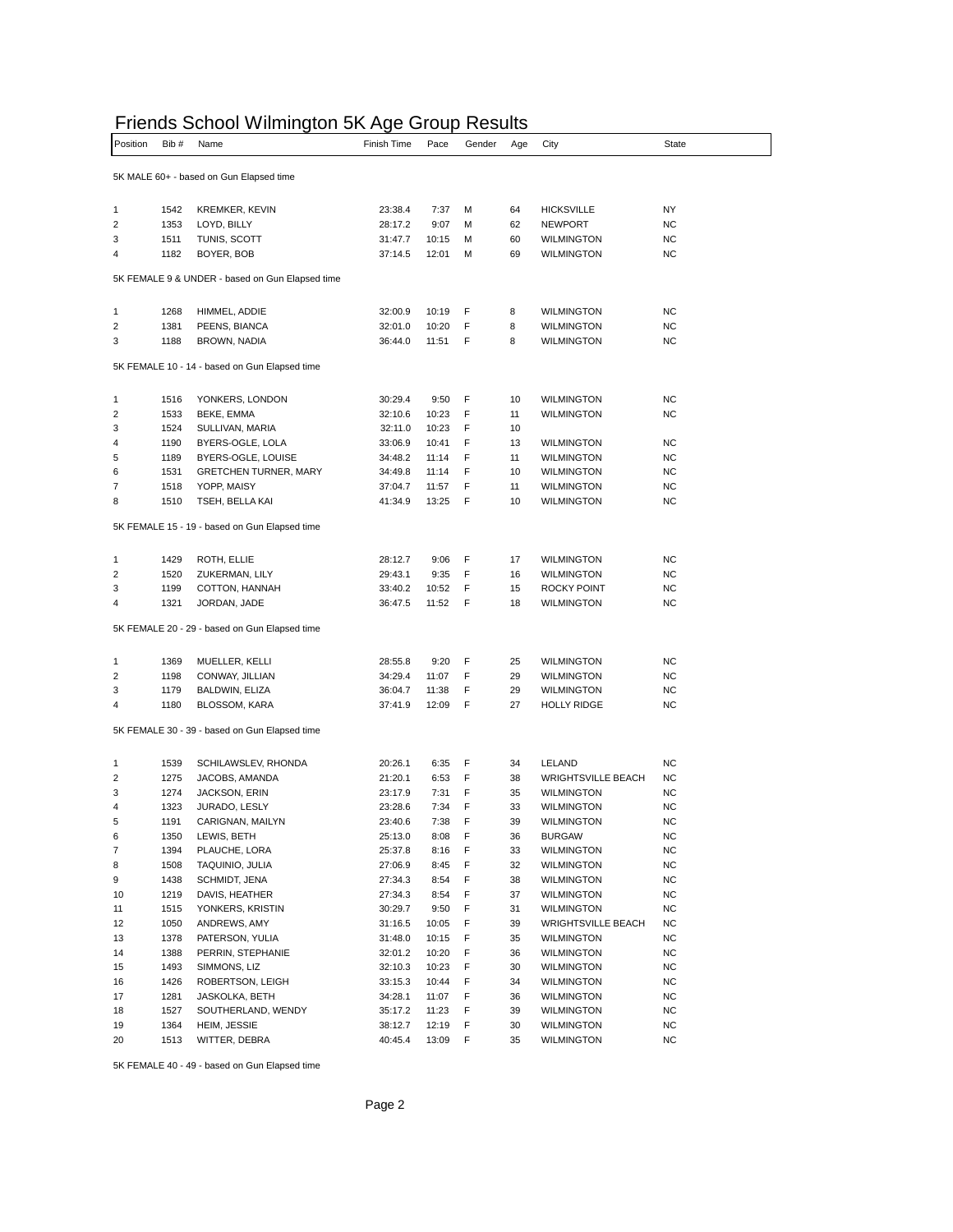| Friends School Wilmington 5K Age Group Results |  |  |
|------------------------------------------------|--|--|
|------------------------------------------------|--|--|

| <b>NC</b><br>1538<br>MARGARET MCEACHERN, MARY<br>22:15.5<br>7:11<br>F<br><b>WILMINGTON</b><br>1<br>45<br><b>NC</b><br>F<br>2<br>1258<br>GUENDNER, ROSEMARY<br>22:49.5<br>7:22<br>41<br><b>WILMINGTON</b><br><b>NC</b><br>3<br>7:26<br>F<br>1521<br>ZUKERMAN, RENEE<br>23:03.7<br>49<br><b>WILMINGTON</b><br>7:47<br>F<br><b>NC</b><br>4<br>1343<br>LEACH, CAREY<br>24:08.2<br>43<br><b>WRIGHTSVILLE BEACH</b><br>8:22<br>47<br>NC<br>5<br>1368<br>MCINTYRE, MARIA<br>25:57.4<br>F<br><b>WILMINGTON</b><br>8:32<br>NC<br>6<br>1499<br>STOCKMAN, JILL<br>26:28.8<br>F<br>41<br><b>WILMINGTON</b><br>8:35<br>F<br>42<br>NC<br>7<br>1497<br>STELLACCIO, MICHELLE<br>26:35.0<br><b>KURE BEACH</b><br>F<br>41<br>NC<br>8<br>1514<br>WOLFE, JILL<br>28:07.9<br>9:04<br><b>WILMINGTON</b><br>NC<br>9<br>1271<br>HUGHES, AMY<br>30:10.5<br>9:44<br>F<br>40<br><b>WILMINGTON</b><br><b>NC</b><br>10<br>1309<br>JOHNSON, MARIANA<br>30:34.9<br>9:52<br>F<br>40<br><b>WILMINGTON</b><br><b>NC</b><br>9:55<br>F<br>11<br>1187<br>BROUHARD, SHARON<br>30:45.6<br>41<br><b>WILMINGTON</b><br>NC<br>12<br>1252<br>10:05<br>F<br>42<br>ELLISON, JANE<br>31:16.3<br><b>WILMINGTON</b><br>1495<br>32:18.2<br>10:25<br>F<br>41<br>NC<br>13<br>SMITH, JULIE<br><b>WILMINGTON</b><br>33:15.1<br>10:44<br>F<br>NC<br>14<br>1355<br>MAIRS, JESSICA<br>43<br><b>WILMINGTON</b><br>33:33.0<br>10:49<br>F<br>40<br>NC<br>15<br>1535<br>TAMADON, ALEX<br><b>WILMINGTON</b><br>16<br>F<br>NC<br>1266<br>HENDERSON, DANITA<br>33:45.4<br>10:53<br>49<br><b>WILMINGTON</b><br>17<br>34:55.0<br>F<br>NC<br>1530<br>TURNER, MICHELLE<br>11:16<br>45<br><b>WILMINGTON</b><br>F<br>NC<br>18<br>1522<br>BOYER-MATTHEWS, TRACY<br>37:15.5<br>12:01<br>44<br><b>WILMINGTON</b><br>F<br>NC<br>19<br>1361<br>MCCOY, LINDSEY<br>48:33.5<br>15:40<br>40<br><b>WILMINGTON</b><br>5K FEMALE 50 - 59 - based on Gun Elapsed time<br>1185<br><b>BROSIER, LISA</b><br>25:26.6<br>8:12<br>F<br>LELAND<br><b>NC</b><br>51<br>1<br>1401<br>POTTER, JULIE<br><b>WILMINGTON</b><br><b>NC</b><br>2<br>39:26.4<br>12:43 F<br>55<br>5K FEMALE 60+ - based on Gun Elapsed time<br>F<br>NC<br>1532<br>BARK, SUE<br>9:16<br><b>WILMINGTON</b><br>1<br>28:45.5<br>63<br>NC<br>2<br>1439<br>SHEERER, MARILYN<br>41:06.8<br>13:15<br>F<br>71<br><b>WILMINGTON</b><br>3<br>1234<br>42:19.8<br>13:39<br>F<br><b>WILMINGTON</b><br><b>NC</b><br>DULEY, ANDREA<br>63<br>NC<br>4<br>1264<br>HARLEY, SUE<br>54:47.6<br>17:40<br>F<br>70<br><b>WILMINGTON</b> | Position | Bib # | Name | Finish Time | Pace | Gender | Age | City | State |
|-------------------------------------------------------------------------------------------------------------------------------------------------------------------------------------------------------------------------------------------------------------------------------------------------------------------------------------------------------------------------------------------------------------------------------------------------------------------------------------------------------------------------------------------------------------------------------------------------------------------------------------------------------------------------------------------------------------------------------------------------------------------------------------------------------------------------------------------------------------------------------------------------------------------------------------------------------------------------------------------------------------------------------------------------------------------------------------------------------------------------------------------------------------------------------------------------------------------------------------------------------------------------------------------------------------------------------------------------------------------------------------------------------------------------------------------------------------------------------------------------------------------------------------------------------------------------------------------------------------------------------------------------------------------------------------------------------------------------------------------------------------------------------------------------------------------------------------------------------------------------------------------------------------------------------------------------------------------------------------------------------------------------------------------------------------------------------------------------------------------------------------------------------------------------------------------------------------------------------------------------------------------------------------------------------------------------------------------------------------------------------------------------------------------------------------------------------------------------------------------|----------|-------|------|-------------|------|--------|-----|------|-------|
|                                                                                                                                                                                                                                                                                                                                                                                                                                                                                                                                                                                                                                                                                                                                                                                                                                                                                                                                                                                                                                                                                                                                                                                                                                                                                                                                                                                                                                                                                                                                                                                                                                                                                                                                                                                                                                                                                                                                                                                                                                                                                                                                                                                                                                                                                                                                                                                                                                                                                           |          |       |      |             |      |        |     |      |       |
|                                                                                                                                                                                                                                                                                                                                                                                                                                                                                                                                                                                                                                                                                                                                                                                                                                                                                                                                                                                                                                                                                                                                                                                                                                                                                                                                                                                                                                                                                                                                                                                                                                                                                                                                                                                                                                                                                                                                                                                                                                                                                                                                                                                                                                                                                                                                                                                                                                                                                           |          |       |      |             |      |        |     |      |       |
|                                                                                                                                                                                                                                                                                                                                                                                                                                                                                                                                                                                                                                                                                                                                                                                                                                                                                                                                                                                                                                                                                                                                                                                                                                                                                                                                                                                                                                                                                                                                                                                                                                                                                                                                                                                                                                                                                                                                                                                                                                                                                                                                                                                                                                                                                                                                                                                                                                                                                           |          |       |      |             |      |        |     |      |       |
|                                                                                                                                                                                                                                                                                                                                                                                                                                                                                                                                                                                                                                                                                                                                                                                                                                                                                                                                                                                                                                                                                                                                                                                                                                                                                                                                                                                                                                                                                                                                                                                                                                                                                                                                                                                                                                                                                                                                                                                                                                                                                                                                                                                                                                                                                                                                                                                                                                                                                           |          |       |      |             |      |        |     |      |       |
|                                                                                                                                                                                                                                                                                                                                                                                                                                                                                                                                                                                                                                                                                                                                                                                                                                                                                                                                                                                                                                                                                                                                                                                                                                                                                                                                                                                                                                                                                                                                                                                                                                                                                                                                                                                                                                                                                                                                                                                                                                                                                                                                                                                                                                                                                                                                                                                                                                                                                           |          |       |      |             |      |        |     |      |       |
|                                                                                                                                                                                                                                                                                                                                                                                                                                                                                                                                                                                                                                                                                                                                                                                                                                                                                                                                                                                                                                                                                                                                                                                                                                                                                                                                                                                                                                                                                                                                                                                                                                                                                                                                                                                                                                                                                                                                                                                                                                                                                                                                                                                                                                                                                                                                                                                                                                                                                           |          |       |      |             |      |        |     |      |       |
|                                                                                                                                                                                                                                                                                                                                                                                                                                                                                                                                                                                                                                                                                                                                                                                                                                                                                                                                                                                                                                                                                                                                                                                                                                                                                                                                                                                                                                                                                                                                                                                                                                                                                                                                                                                                                                                                                                                                                                                                                                                                                                                                                                                                                                                                                                                                                                                                                                                                                           |          |       |      |             |      |        |     |      |       |
|                                                                                                                                                                                                                                                                                                                                                                                                                                                                                                                                                                                                                                                                                                                                                                                                                                                                                                                                                                                                                                                                                                                                                                                                                                                                                                                                                                                                                                                                                                                                                                                                                                                                                                                                                                                                                                                                                                                                                                                                                                                                                                                                                                                                                                                                                                                                                                                                                                                                                           |          |       |      |             |      |        |     |      |       |
|                                                                                                                                                                                                                                                                                                                                                                                                                                                                                                                                                                                                                                                                                                                                                                                                                                                                                                                                                                                                                                                                                                                                                                                                                                                                                                                                                                                                                                                                                                                                                                                                                                                                                                                                                                                                                                                                                                                                                                                                                                                                                                                                                                                                                                                                                                                                                                                                                                                                                           |          |       |      |             |      |        |     |      |       |
|                                                                                                                                                                                                                                                                                                                                                                                                                                                                                                                                                                                                                                                                                                                                                                                                                                                                                                                                                                                                                                                                                                                                                                                                                                                                                                                                                                                                                                                                                                                                                                                                                                                                                                                                                                                                                                                                                                                                                                                                                                                                                                                                                                                                                                                                                                                                                                                                                                                                                           |          |       |      |             |      |        |     |      |       |
|                                                                                                                                                                                                                                                                                                                                                                                                                                                                                                                                                                                                                                                                                                                                                                                                                                                                                                                                                                                                                                                                                                                                                                                                                                                                                                                                                                                                                                                                                                                                                                                                                                                                                                                                                                                                                                                                                                                                                                                                                                                                                                                                                                                                                                                                                                                                                                                                                                                                                           |          |       |      |             |      |        |     |      |       |
|                                                                                                                                                                                                                                                                                                                                                                                                                                                                                                                                                                                                                                                                                                                                                                                                                                                                                                                                                                                                                                                                                                                                                                                                                                                                                                                                                                                                                                                                                                                                                                                                                                                                                                                                                                                                                                                                                                                                                                                                                                                                                                                                                                                                                                                                                                                                                                                                                                                                                           |          |       |      |             |      |        |     |      |       |
|                                                                                                                                                                                                                                                                                                                                                                                                                                                                                                                                                                                                                                                                                                                                                                                                                                                                                                                                                                                                                                                                                                                                                                                                                                                                                                                                                                                                                                                                                                                                                                                                                                                                                                                                                                                                                                                                                                                                                                                                                                                                                                                                                                                                                                                                                                                                                                                                                                                                                           |          |       |      |             |      |        |     |      |       |
|                                                                                                                                                                                                                                                                                                                                                                                                                                                                                                                                                                                                                                                                                                                                                                                                                                                                                                                                                                                                                                                                                                                                                                                                                                                                                                                                                                                                                                                                                                                                                                                                                                                                                                                                                                                                                                                                                                                                                                                                                                                                                                                                                                                                                                                                                                                                                                                                                                                                                           |          |       |      |             |      |        |     |      |       |
|                                                                                                                                                                                                                                                                                                                                                                                                                                                                                                                                                                                                                                                                                                                                                                                                                                                                                                                                                                                                                                                                                                                                                                                                                                                                                                                                                                                                                                                                                                                                                                                                                                                                                                                                                                                                                                                                                                                                                                                                                                                                                                                                                                                                                                                                                                                                                                                                                                                                                           |          |       |      |             |      |        |     |      |       |
|                                                                                                                                                                                                                                                                                                                                                                                                                                                                                                                                                                                                                                                                                                                                                                                                                                                                                                                                                                                                                                                                                                                                                                                                                                                                                                                                                                                                                                                                                                                                                                                                                                                                                                                                                                                                                                                                                                                                                                                                                                                                                                                                                                                                                                                                                                                                                                                                                                                                                           |          |       |      |             |      |        |     |      |       |
|                                                                                                                                                                                                                                                                                                                                                                                                                                                                                                                                                                                                                                                                                                                                                                                                                                                                                                                                                                                                                                                                                                                                                                                                                                                                                                                                                                                                                                                                                                                                                                                                                                                                                                                                                                                                                                                                                                                                                                                                                                                                                                                                                                                                                                                                                                                                                                                                                                                                                           |          |       |      |             |      |        |     |      |       |
|                                                                                                                                                                                                                                                                                                                                                                                                                                                                                                                                                                                                                                                                                                                                                                                                                                                                                                                                                                                                                                                                                                                                                                                                                                                                                                                                                                                                                                                                                                                                                                                                                                                                                                                                                                                                                                                                                                                                                                                                                                                                                                                                                                                                                                                                                                                                                                                                                                                                                           |          |       |      |             |      |        |     |      |       |
|                                                                                                                                                                                                                                                                                                                                                                                                                                                                                                                                                                                                                                                                                                                                                                                                                                                                                                                                                                                                                                                                                                                                                                                                                                                                                                                                                                                                                                                                                                                                                                                                                                                                                                                                                                                                                                                                                                                                                                                                                                                                                                                                                                                                                                                                                                                                                                                                                                                                                           |          |       |      |             |      |        |     |      |       |
|                                                                                                                                                                                                                                                                                                                                                                                                                                                                                                                                                                                                                                                                                                                                                                                                                                                                                                                                                                                                                                                                                                                                                                                                                                                                                                                                                                                                                                                                                                                                                                                                                                                                                                                                                                                                                                                                                                                                                                                                                                                                                                                                                                                                                                                                                                                                                                                                                                                                                           |          |       |      |             |      |        |     |      |       |
|                                                                                                                                                                                                                                                                                                                                                                                                                                                                                                                                                                                                                                                                                                                                                                                                                                                                                                                                                                                                                                                                                                                                                                                                                                                                                                                                                                                                                                                                                                                                                                                                                                                                                                                                                                                                                                                                                                                                                                                                                                                                                                                                                                                                                                                                                                                                                                                                                                                                                           |          |       |      |             |      |        |     |      |       |
|                                                                                                                                                                                                                                                                                                                                                                                                                                                                                                                                                                                                                                                                                                                                                                                                                                                                                                                                                                                                                                                                                                                                                                                                                                                                                                                                                                                                                                                                                                                                                                                                                                                                                                                                                                                                                                                                                                                                                                                                                                                                                                                                                                                                                                                                                                                                                                                                                                                                                           |          |       |      |             |      |        |     |      |       |
|                                                                                                                                                                                                                                                                                                                                                                                                                                                                                                                                                                                                                                                                                                                                                                                                                                                                                                                                                                                                                                                                                                                                                                                                                                                                                                                                                                                                                                                                                                                                                                                                                                                                                                                                                                                                                                                                                                                                                                                                                                                                                                                                                                                                                                                                                                                                                                                                                                                                                           |          |       |      |             |      |        |     |      |       |
|                                                                                                                                                                                                                                                                                                                                                                                                                                                                                                                                                                                                                                                                                                                                                                                                                                                                                                                                                                                                                                                                                                                                                                                                                                                                                                                                                                                                                                                                                                                                                                                                                                                                                                                                                                                                                                                                                                                                                                                                                                                                                                                                                                                                                                                                                                                                                                                                                                                                                           |          |       |      |             |      |        |     |      |       |
|                                                                                                                                                                                                                                                                                                                                                                                                                                                                                                                                                                                                                                                                                                                                                                                                                                                                                                                                                                                                                                                                                                                                                                                                                                                                                                                                                                                                                                                                                                                                                                                                                                                                                                                                                                                                                                                                                                                                                                                                                                                                                                                                                                                                                                                                                                                                                                                                                                                                                           |          |       |      |             |      |        |     |      |       |
|                                                                                                                                                                                                                                                                                                                                                                                                                                                                                                                                                                                                                                                                                                                                                                                                                                                                                                                                                                                                                                                                                                                                                                                                                                                                                                                                                                                                                                                                                                                                                                                                                                                                                                                                                                                                                                                                                                                                                                                                                                                                                                                                                                                                                                                                                                                                                                                                                                                                                           |          |       |      |             |      |        |     |      |       |
|                                                                                                                                                                                                                                                                                                                                                                                                                                                                                                                                                                                                                                                                                                                                                                                                                                                                                                                                                                                                                                                                                                                                                                                                                                                                                                                                                                                                                                                                                                                                                                                                                                                                                                                                                                                                                                                                                                                                                                                                                                                                                                                                                                                                                                                                                                                                                                                                                                                                                           |          |       |      |             |      |        |     |      |       |
|                                                                                                                                                                                                                                                                                                                                                                                                                                                                                                                                                                                                                                                                                                                                                                                                                                                                                                                                                                                                                                                                                                                                                                                                                                                                                                                                                                                                                                                                                                                                                                                                                                                                                                                                                                                                                                                                                                                                                                                                                                                                                                                                                                                                                                                                                                                                                                                                                                                                                           |          |       |      |             |      |        |     |      |       |
| F<br>NC<br>5<br>1492<br>SHEERER, NANCY<br>54:47.9<br>17:40<br>69<br><b>WILMINGTON</b>                                                                                                                                                                                                                                                                                                                                                                                                                                                                                                                                                                                                                                                                                                                                                                                                                                                                                                                                                                                                                                                                                                                                                                                                                                                                                                                                                                                                                                                                                                                                                                                                                                                                                                                                                                                                                                                                                                                                                                                                                                                                                                                                                                                                                                                                                                                                                                                                     |          |       |      |             |      |        |     |      |       |